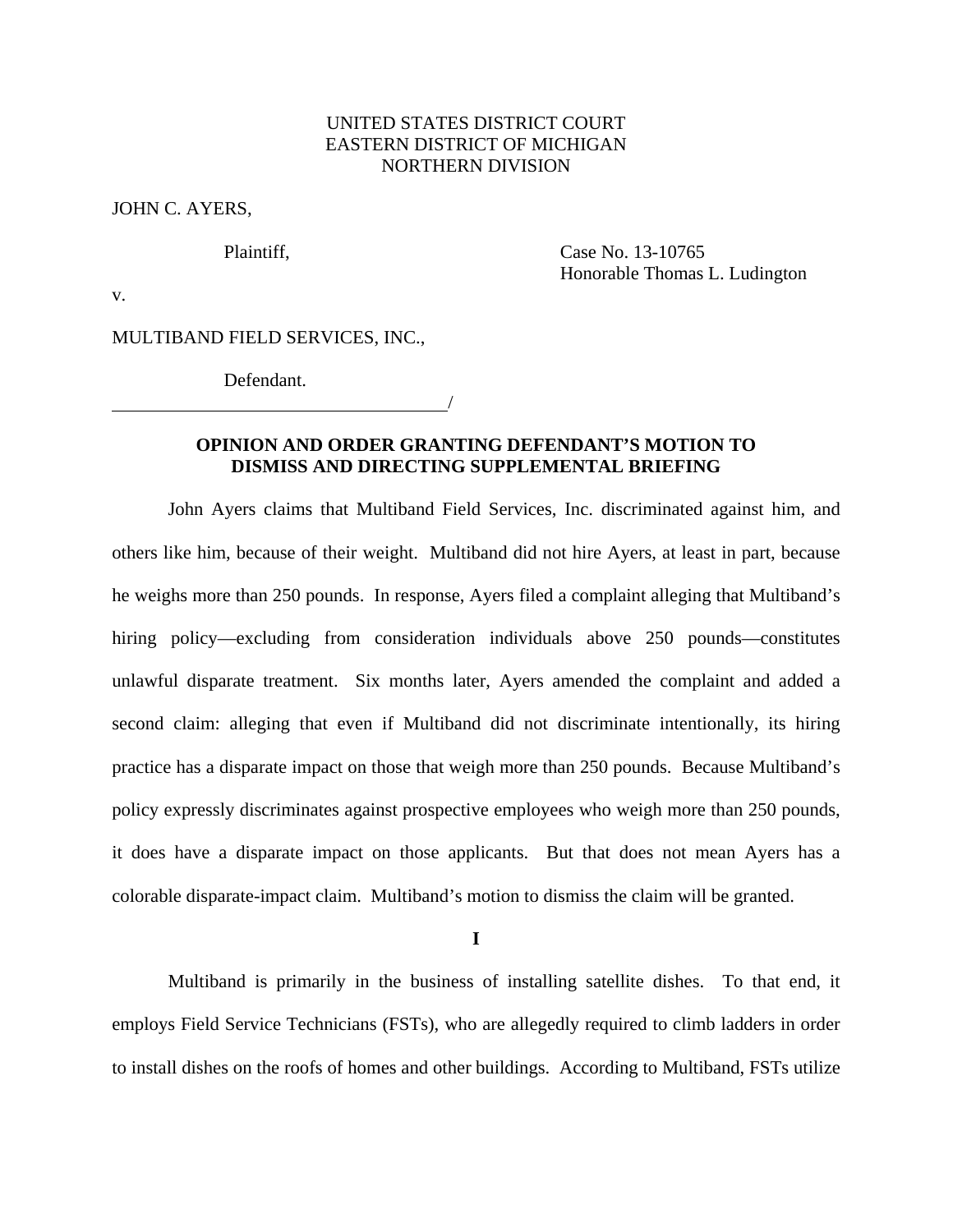heavy-duty, industrial ladders with "a maximum load capacity of 300 pounds." Def.'s Mot. 1 n.1, ECF No. 14. Because FSTs carry tools and equipment while they scale ladders, Multiband requires that all FSTs weigh less than 250 pounds.

 Ayers "is an individual that is over 250 pounds." Pl.'s Am. Compl. ¶ 3, ECF No. 10. On September 25, 2012, he called Multiband to seek employment.<sup>1</sup> Ayers alleges that "[a]fter giving his relevant information, he was asked if he weighed more than 250 pounds. He responded that he did. At which point, the Defendant's agent told him he was not eligible for hire and hung up." *Id.* at  $\P$  12–13. According to Ayers, as of January 2, 2013, Multiband's "job" posting continued to require that individuals weigh less than 250 pounds." *Id*. at ¶ 14.

 As one might surmise, Ayers was not hired because of his weight. So he filed a complaint in Michigan's Midland County Circuit Court, alleging that Multiband's hiring policy violates the Michigan Elliot-Larsen Civil Rights Act, Mich. Comp. Laws § 37.2101 *et seq*. Notably, Ayers filed his suit "as a class action under MCR 3.501 on behalf of himself and other individuals similarly situated." Pl.'s Compl. ¶ 8, *attached as* Def.'s Notice Removal Ex. 1, ECF No. 1. Multiband removed the case on February 22, 2013, asserting that this Court has subjectmatter jurisdiction pursuant to 28 U.S.C. 1332(a) (diversity jurisdiction).

 On June 19, 2013, Ayers filed an amended complaint. Although no new parties were added, Ayers submitted a second claim: violation of the Elliot-Larsen Act "for Disparate Impact." Pl.'s Am. Compl. ¶¶ 25–29. Thus, his amended complaint asserts two distinct claims—violations of Elliot-Larsen due to disparate treatment and disparate impact.

<sup>&</sup>lt;sup>1</sup> In his complaint, Ayers does not indicate precisely which job position he applied for. However, Multiband noted this discrepancy and, for purposes of its motion, assumed that Ayers "was inquiring about the FST position." Def.'s Mot. 2 n.2. In his response, Ayers does not indicate to the contrary. Accordingly, for purposes of ruling on Multiband's motion to dismiss, the Court will also assume Ayers sought an FST position.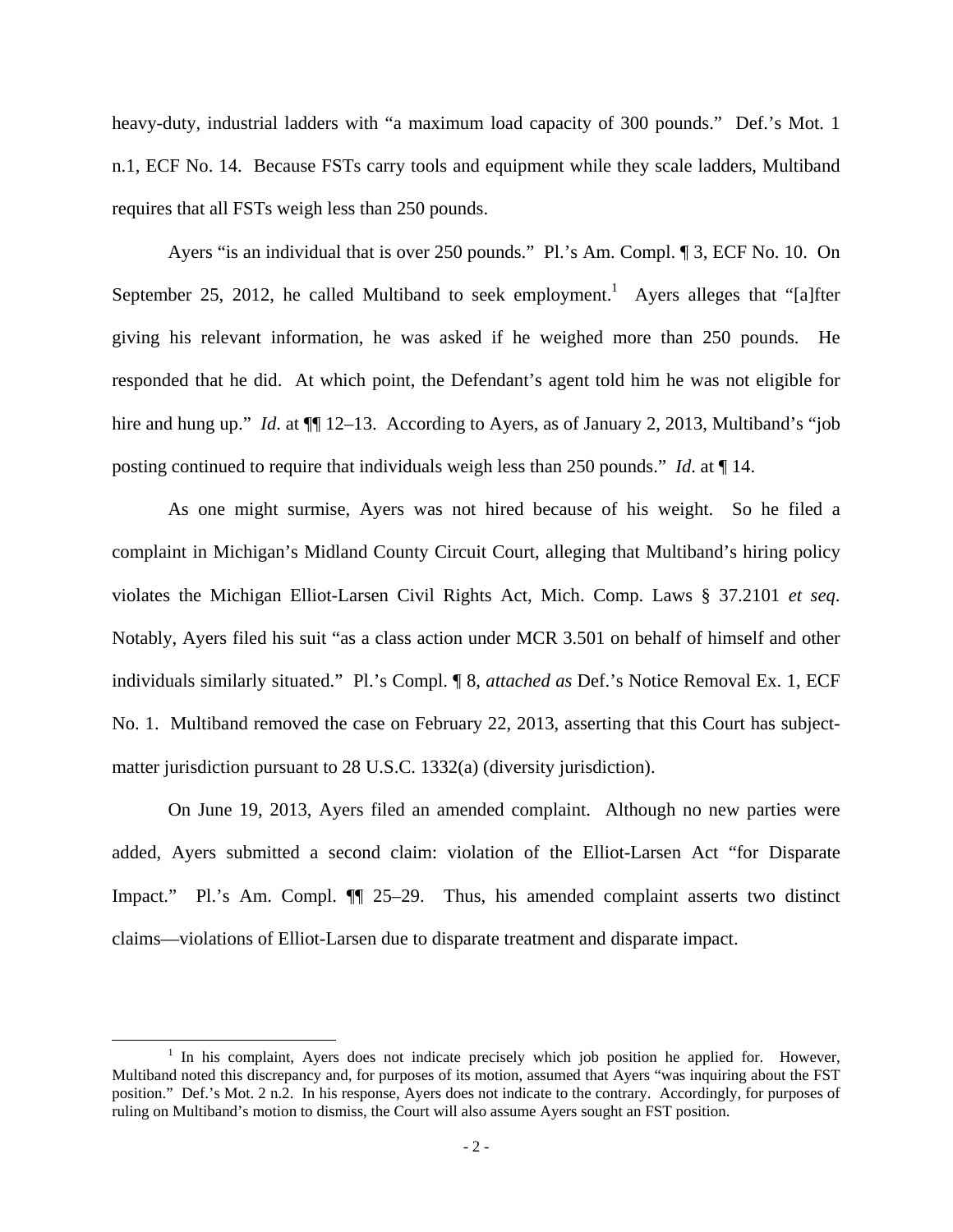On July 9, 2013, Multiband filed a motion to dismiss Count II of Ayers's amended complaint (that for disparate impact), alleging that it fails to state a claim upon which relief can be granted. *See* Fed. R. Civ. P. 12(b)(6). As relief, Multiband requests this Court "grant its Motion to Dismiss Count II of Plaintiff's Amended Complaint, enter an order dismissing Count II with prejudice, and award Defendant its costs, interest, and attorney fees."

## **II**

Under Federal Rule of Civil Procedure 8(a)(2), a pleading must contain a "short and plain statement showing that the pleader is entitled to relief." To survive a motion to dismiss pursuant to Rule 12(b)(6), a complaint must contain sufficient factual matter to state a claim for relief that is plausible on its face. *Ashcroft v. Iqbal*, 556 U.S. 662, 678 (2009) (quoting *Bell Atl. Corp. v. Twombly*, 550 U.S. 544, 570 (2007) (internal quotation marks omitted)). A claim is plausible when the plaintiff pleads factual content sufficient to draw the reasonable inference that the defendant is liable for the misconduct alleged. *Iqbal*, 556 U.S. at 678. Generally, a Rule 12(b)(6) motion to dismiss should be granted "when the statement of the claim affirmatively shows that the plaintiff can prove *no* set of facts that would entitle him to relief." *New Eng. Health Care Emps. Pension Fund v. Ernst & Young, LLP*, 336 F.3d 495, 501 (6th Cir. 2003) (emphasis in original) (quoting *Ott v. Midland-Ross Corp.*, 523 F.2d 1367, 1369 (6th Cir. 1975)).

Additionally, because jurisdiction in this case is predicated upon diversity, Michigan law applies. As has long been established, "[e]xcept in matters governed by the Federal Constitution or by acts of Congress, the law to be applied in any case is the law of the state." *Erie R. Co. v. Tompkins*, 304 U.S. 64, 78 (1938). Accordingly, "federal courts sitting in diversity apply state substantive law and federal procedural law." *Gasperini v. Ctr. for Humanities, Inc.*, 518 U.S. 415, 416 (1996).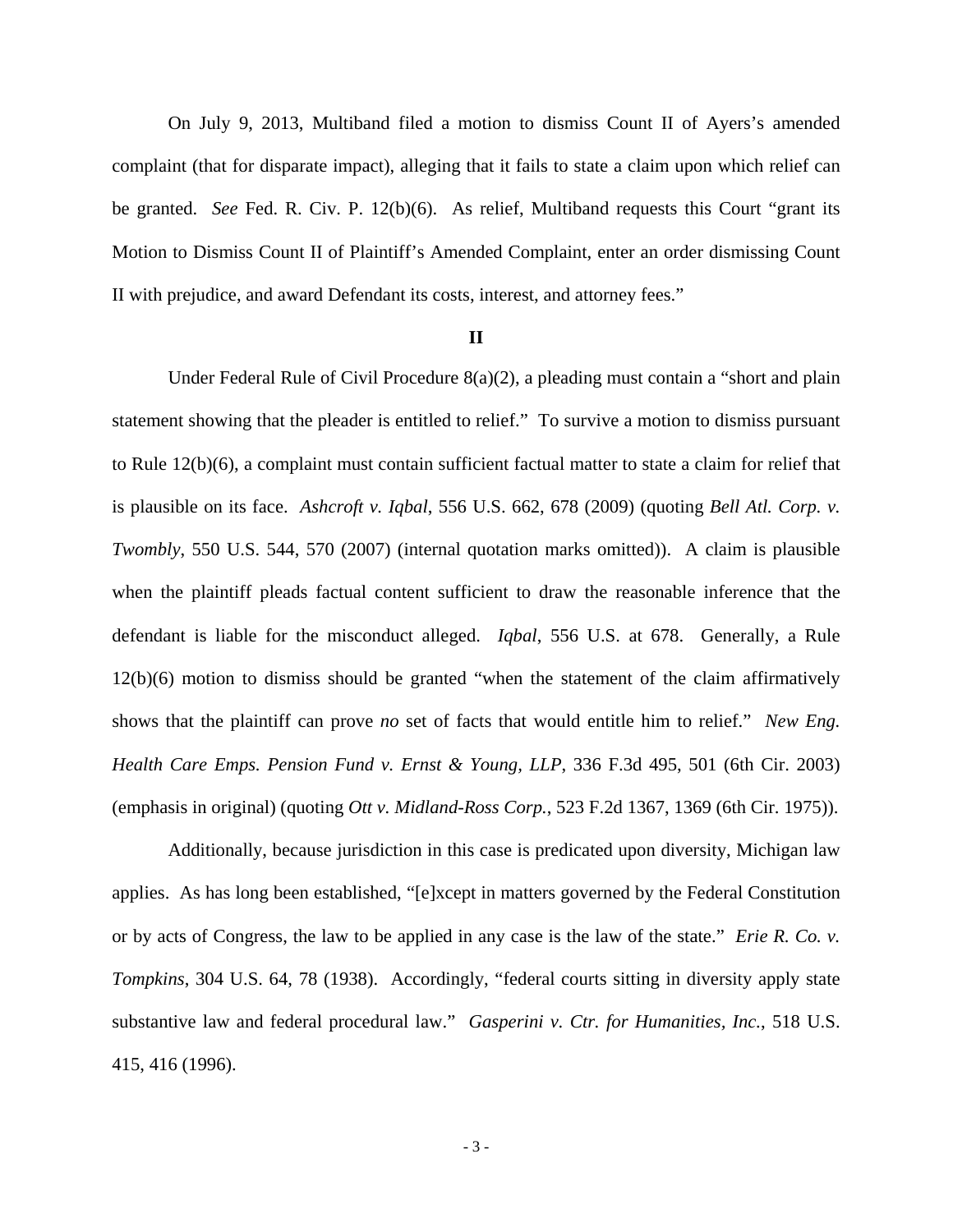Ayers alleges that Multiband's hiring policy—requiring all FSTs to weigh less than 250 pounds—constitutes not only actionable disparate treatment, but also produces a separately actionable claim because of its disparate impact on the employees over 250 pounds. Multiband argues that Ayers's disparate-impact claim fails as a matter of law, and therefore should be dismissed, because he "does not allege a facially neutral policy or practice" that produces the disparate impact. Def.'s Mot. 7. Multiband is correct. Count II of Ayers's complaint will be dismissed with prejudice. Further, because the disparate-impact claim is frivolous, counsel for Ayers will be ordered to reimburse Multiband's counsel the costs, expenses, and attorney's fees incurred in bringing the motion to dismiss.

### **A**

Ayers presents two distinct arguments to support his contention that the disparate-impact claim should survive Multiband's motion to dismiss: (1) disparate-impact cases do not require a "facially neutral" policy;  $2$  and (2) even if a facially-neutral policy is required, Multiband's policy is just that. Both arguments are without merit.

### **1**

There is no need to tarry long with Ayers's first assertion. He indicates that "[t]he phrase 'facially neutral' is not found in Michigan's Elliott-Larsen Civil Rights Act nor Title VII of the Federal Civil Rights Act of 1964." Pl.'s Resp. 6. He thus concludes that, although "the phrase is used in Michigan Court cases, it is not a dispositive requirement." *Id*.

<sup>&</sup>lt;sup>2</sup> Ayers raises a third argument, which is essentially the same as the first. He claims he has met the "plausibility" standard elucidated by the Supreme Court because he has pled "(1) a particular employment practice, (2) disparate impact caused by the practice, and (3) a prohibited basis." Pl.'s Resp. 3–4. Notably, this argument presumes there is no facially-neutral requirement for disparate-impact claims. Because the Court finds there is such a requirement, there is no need to address this argument. The analysis disposing the first argument also disposes of the third.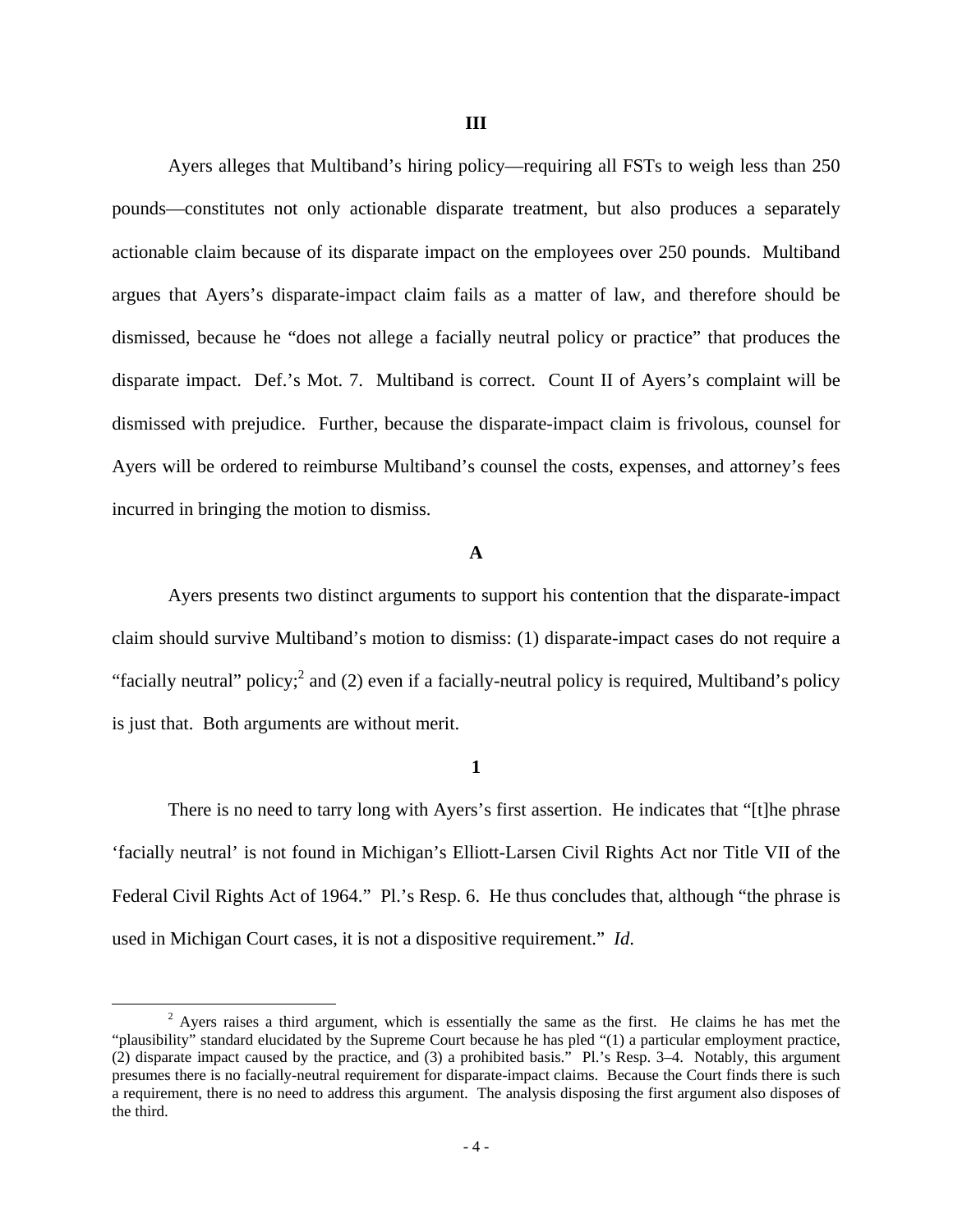The legal authority requiring a facially-neutral policy for a disparate-impact claim is, however, overwhelming; both under federal and Michigan law. As the Supreme Court explained in *Int'l Bhd. of Teamsters v. United States*, 431 U.S. 324 (1977), "[c]laims of disparate treatment may be distinguished from claims that stress 'disparate impact.' The latter involve employment practices *that are facially neutral* in their treatment of different groups but that in fact fall more harshly on one group than another and cannot be justified by business necessity." *Id*. at 335 n.15 (emphasis added). That a claim for disparate impact requires a facially-neutral policy has been affirmed by the Supreme Court on multiple occasions since. *See Smith v. City of Jackson, Miss.*, 544 U.S. 228, 239 (2005) (claims that stress "disparate impact" involve employment practices that are facially neutral); *Raytheon Co. v. Hernandez*, 540 U.S. 44, 52 (2003) (disparate-impact claims "involve employment practices that are facially neutral"); *Hazen Paper Co. v. Biggins*, 507 U.S. 604, 609 (1993) (same); *Watson v. Fort Worth Bank & Trust*, 487 U.S. 977, 1002 (1988) (again, the same); *U.S. Postal Serv. Bd. of Governors v. Aikens*, 460 U.S. 711, 713 n.1 (1983) ("We have consistently distinguished disparate treatment cases from cases involving facially neutral employment standards that have disparate impact"); *Furnco Const. Corp. v. Waters*, 438 U.S. 567, 582 (1978) (Marshall, J., concurring in part) (An individual may allege "that he has been the victim of a facially neutral practice having a 'disparate impact'").

 The conclusion is no different under Michigan law. "The disparate impact discrimination theory evolved from Title VII of the Civil Rights Act and has been incorporated into the Michigan Civil Rights Act." *Jones v. Pepsi-Cola Metro. Bottling Co., Inc.*, 871 F. Supp. 305, 308 n.4 (E.D. Mich. 1994) (citing *Squire v. Gen. Motors Corp.*, 436 N.W.2d 739, 741–42 (Mich. Ct. App. 1989)). Thus, when "analyzing claims under Elliott-Larsen, Michigan courts apply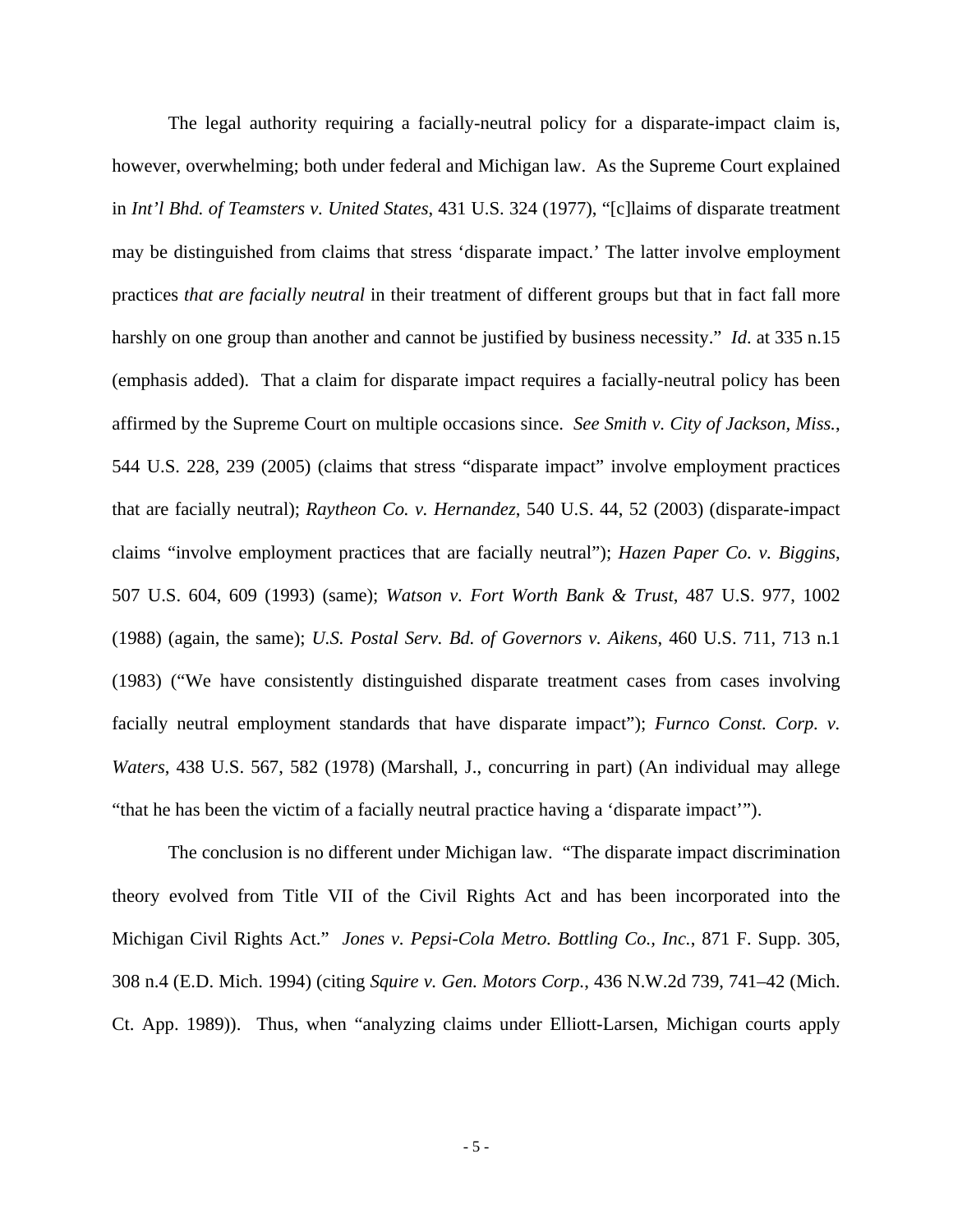federal substantive law developed in Title VII cases." *Jones*, 871 F. Supp. at 308 n.4 (citing *Squire*, 436 N.W.2d at 741–42).

 Michigan courts have accordingly followed the Supreme Court, and when addressing disparate-impact claims under Elliot-Larsen, they begin with the observation of facially-neutral policies. In *Smith v. Goodwill Indus. of W. Michigan, Inc.*, 622 N.W.2d 337 (Mich. Ct. App. 2000), the court indicated that "[a] claim of disparate impact involves employment practices *that are facially neutral in their treatment of different groups* but that in fact fall more harshly on one group than another and cannot be justified by business necessity." *Id*. at 343 (emphasis added) (internal quotation marks and citation omitted); *see also Farmington Educ. Ass'n v. Farmington School Dist.*, 351 N.W.2d 242, 245 (Mich. Ct. App. 1984) (claims that stress "disparate impact" involve "facially neutral" employment practices).

In *Matheson v. Gen. Motors Corp.*, No. 213957, 2001 WL 889203 (Mich. Ct. App. Aug. 7, 2001), the Michigan Court of Appeals again established disparate-impact claims require facially-neutral policies:

To survive summary disposition on his disparate impact claim . . . Matheson had to demonstrate that a question of fact existed regarding whether (1) he was a member of a protected class, and (2) whether the VTEP, *a facially neutral employment practice*, burdened this protected class of persons more harshly than others.

*Id.* at \*8 (emphasis added). Ayers's claim that because the language "facially neutral" does not appear in the Elliot-Larson Act or in Title VII, and therefore is not a requirement, is inconsistent with forty years of binding jurisprudence. Indeed, time and again, the Supreme Court and Michigan courts have held that a disparate-impact claim requires a facially-neutral policy.

 The focus on a facially-neutral policy is well-established; assuring a claim for discrimination even in situations where the discrimination is not expressly acknowledged. Noted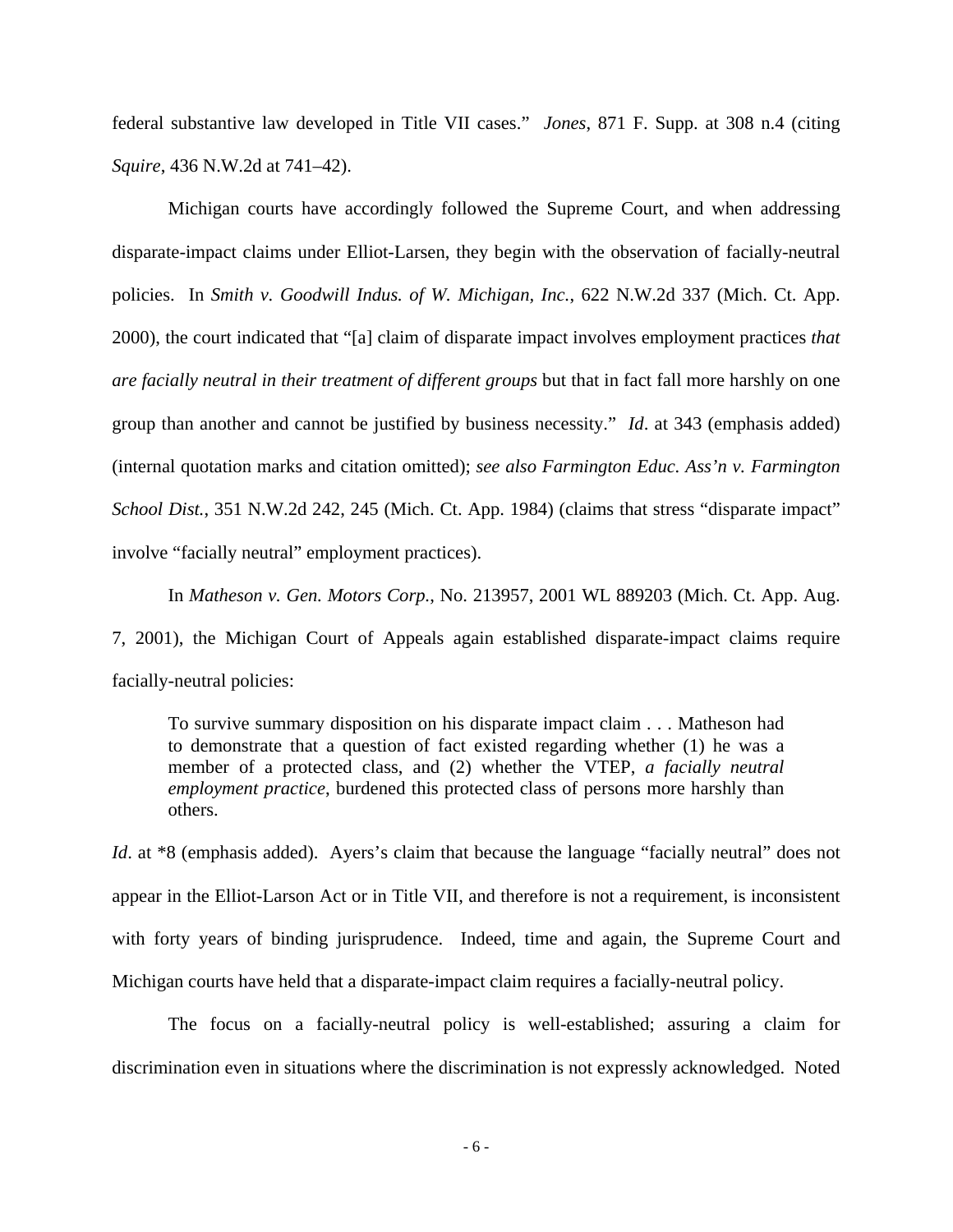by the Supreme Court in *Watson*, in disparate-treatment cases, "the plaintiff is required to prove that a defendant had a discriminatory intent or motive." *Watson*, 487 U.S. at 986. But the Court has established that "a plaintiff need not necessarily prove intentional discrimination in order to establish that an employer has violated" an individual's rights. *Id*. Accordingly,

facially neutral employment practices that have significant adverse effects on protected *groups* have been held to violate the Act without proof that the employer adopted those practices with a discriminatory intent. The factual issues and the character of the evidence are inevitably somewhat different when the plaintiff is exempted from the need to prove intentional discrimination.

*Id.* at 986–87 (emphasis in original) (collecting cases). When an employer's policy is expressly discriminatory, a plaintiff must establish that employer acted with the intent to discriminate. When a policy does not expressly discriminate, *i.e.*, where it is "facially-neutral," a plaintiff may still demonstrate discrimination by establishing such a policy has a "disparate impact." So the disparate-impact theory was established specifically to prevent an employer from defending discriminatory practices "simply on the basis of their facial neutrality[.]" *Id*. at 988.

The case Ayers relies on to demonstrate that "policies with non neutral criteria could be used in a disparate impact analysis" offers no respite. In *Mich. Dept. of Civil Rights ex Rel Elaine Peterson v. Brighton Area Schools*, 431 N.W.2d 64 (Mich. App. Ct. 1984), the court indicated that the policy at issue involved "facially neutral language[.]" *Id*. at 70. Moreover, the court again affirmed the conclusion that a disparate-impact claim requires a facially-neutral policy: "Under the disparate impact theory, proof of a discriminatory motive is not required. Disparate impact involves employment practices *that are facially neutral in their treatment of different groups* but that, in fact, fall more harshly on one group than on another and cannot be justified by business necessity." *Id*. (emphasis added) (citation omitted). Accordingly, *Peterson*  was not a case where a policy that was "not absolutely neutral" could be "treated as a facially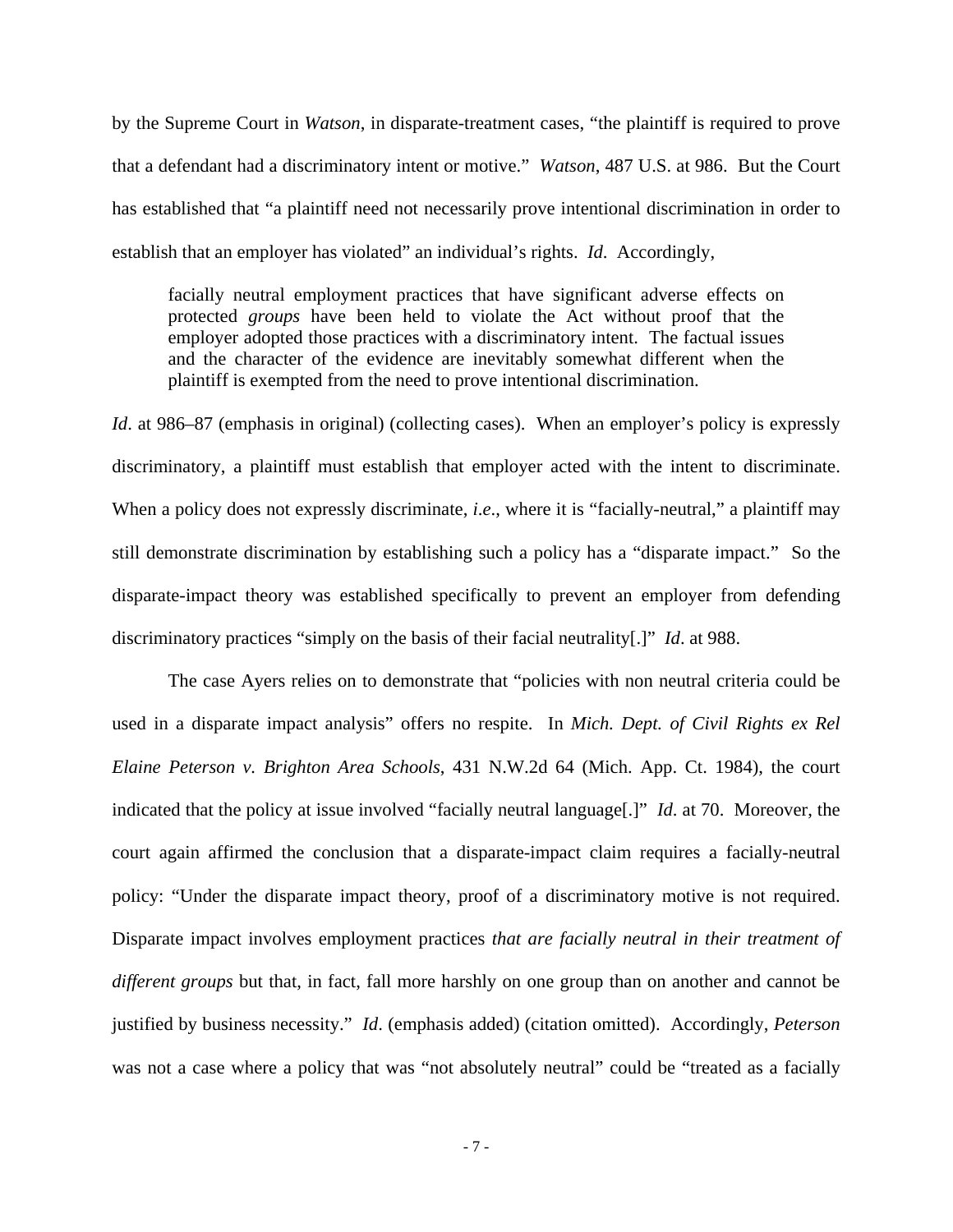neutral policy." It was a case where a policy containing "facially neutral language" was treated as just that; a "facially neutral" policy.

Notably, Ayers acknowledges that the policy here is not neutral on its face: "the challenged policy contains a non neutral characteristic (the 250 pound minimum) related to the protected class[,]" Pl.'s Resp. 10, "[t]here is no question that the Defendant's policy is not absolutely neutral on the subject of weight as it specifies a weight within the policy[,]" *id*. at 9. A claim for disparate impact requires a facially-neutral policy, contrary to Ayers's argument, and he admits the policy here was not a neutral one. His argument is without merit.

**2** 

With his second argument, Ayers switches gears. After arguing that the policy is not facially-neutral, in the very next section, he contends that "should the Court determine that the policy or practice must be neutral, the Plaintiff avers that the policy or practice is in fact neutral" because of its reference to a third party's safety criteria for the maximum load of a ladder. Pl.'s Resp. 12. Ayers explains as follows:

The policy attempts to rely on safety regulations as its basis. Thus, the policy could easily be written as follows: "No individual may be hired whose weight exceeds the duty-load amount listed on the side of a ladder." This policy is facially neutral in the sense that Defendant now argues. However, the two policies are identical. The redrafted policy does not directly discriminate, but relies on the determination of another group of third party (the ladder manufacturer, OSHA, or ANSI) for the basis of making employment decisions. Thus, the policy has a disparate impact based on a protected classification, weight.

Pl.'s Resp. 12–13 (quotation marks added). Not surprisingly, Ayers does not advance any legal authority for the proposition that he may redraft a discriminatory policy so that it becomes facially-neutral in order to save a disparate-impact claim (assuming, for purposes of discussion, that Ayers's redrafted policy is actually a facially-neutral one).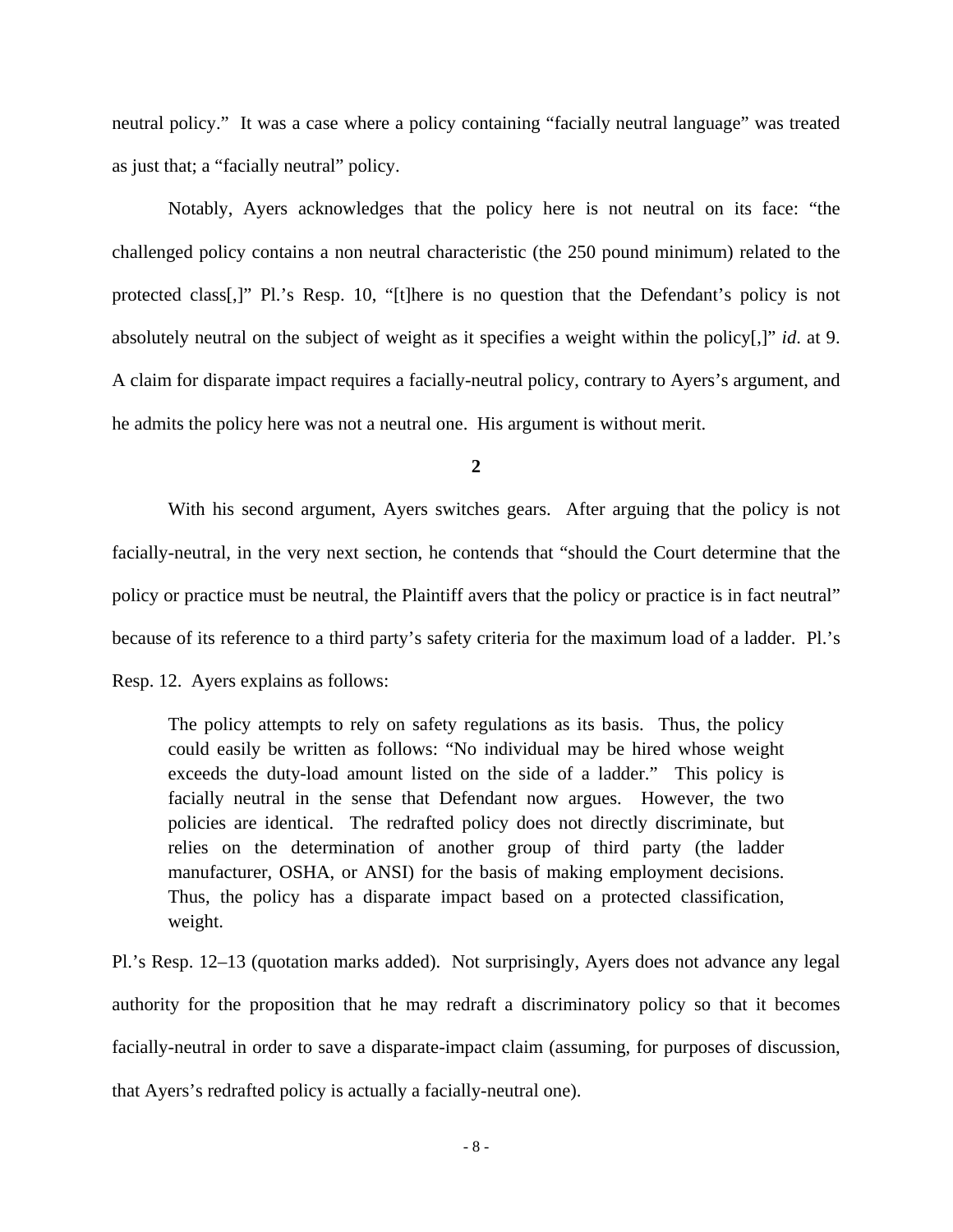Of course, this case does not involve any potential policy that Ayers can conjure. It involves only the policy that Multiband employs to regulate its hiring practices. As the Sixth Circuit made clear when analyzing a disparate-impact claim under Title VII, a plaintiff must "identify and challenge *a specific employment practice*, and then show an adverse effect[.]" *Graoch Assocs. # 33, L.P. v. Louisville/Jefferson Cnty. Metro Human Relations Comm'n*, 508 F.3d 366, 372 (6th Cir. 2007) (emphasis added) (brackets omitted). Likewise, the Supreme Court in *Meacham v. Knolls Atomic Power Lab.*, 554 U.S. 84 (2008), albeit while addressing a claim under the Age Discrimination in Employment Act of 1967, $3$  indicated as follows:

[A] plaintiff falls short by merely alleging a disparate impact, or "pointing to a generalized policy that leads to such an impact." The plaintiff is obliged to do more: to "isolate and identify the *specific* employment practices that are allegedly responsible for any observed statistical disparities." . . . the requirement has bite: one sufficient reason for rejecting the employees' challenge was that they "had done little more than point out that the pay plan at issue was relatively less generous to older workers than to younger workers," and "had not identified any specific test, requirement, or practice within the pay plan that had an adverse impact on older workers." . . . Identifying a specific practice is not a trivial burden[.]

*Id.* at 100 (emphasis in original) (brackets and citations omitted). Accordingly, the policy at issue here is the specific policy employed by Multiband: requiring FSTs to weigh less than 250 pounds. Clearly, the policy is not facially-neutral. Recasting it in alternative terms by referring to the maximum safety capacity of a necessary tool does not make it so, even if recasting the policy was permitted. Ayers's argument—that he may ignore the specific policy and attempt to rewrite it in terms that render it facially-neutral based on the acceptance of a third party's safety standards—is without merit. Count II of his amended complaint will be dismissed.

<sup>&</sup>lt;sup>3</sup> Although the Court was assessing a claim under the ADEA, it once again relied upon its "prior reading of Title VII," *Meacham*, 554 U.S. at 100, and so this Court finds the reasoning of the case very persuasive, if not binding.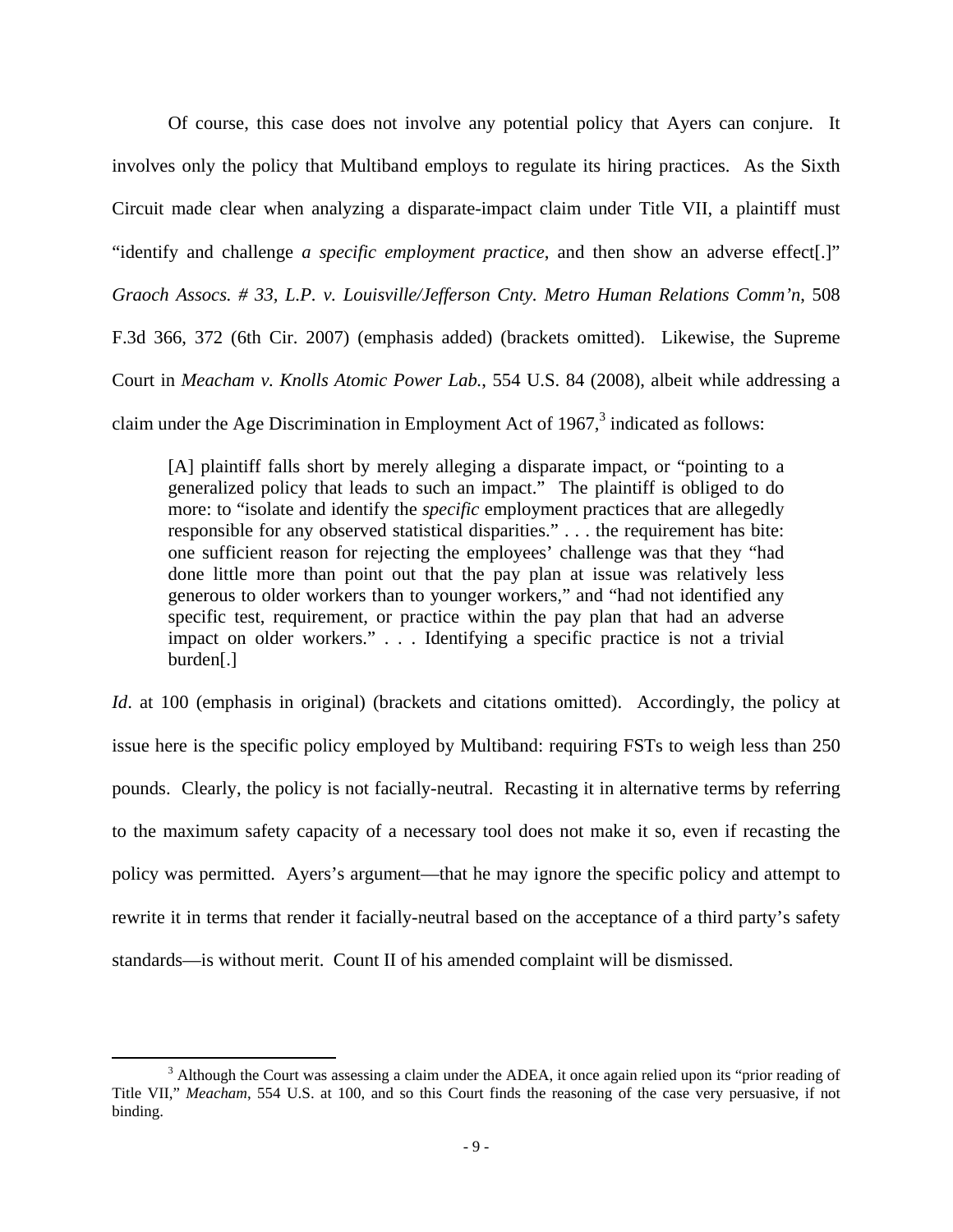Now that it is established that Ayers's disparate-impact claim is without merit, whether sanctions are warranted due to his pleading and defending the claim is ripe for adjudication. The Court concludes that because Ayers's counsel should have known that the claim was frivolous, at least after Multiband filed its motion to dismiss if not before they filed an amended complaint, sanctions pursuant to 28 U.S.C. § 1927 are warranted. Counsel will be ordered to pay the costs, expenses, and fees Multiband's counsel incurred in bringing its motion to dismiss.

Title 28 U.S.C. § 1927 allows a court to award sanctions against any attorney who "multiplies the proceedings in any case unreasonably and vexatiously." The statute specifically provides that in such situations, a court may require an attorney "to satisfy personally the excess costs, expenses, and attorneys' fees reasonably incurred because of such conduct." *Id.* A court may assess fees without finding bad faith, but there must be

some conduct on the part of the subject attorney that trial judges, applying the collective wisdom of their experience on the bench, could agree falls short of the obligations owed by a member of the bar to the court and which, as a result, causes additional expense to the opposing party.

*Ridder v. City of Springfield*, 109 F.3d 288, 298 (6th Cir. 1997) (citing *In re Ruben*, 825 F.2d 977, 984 (6th Cir. 1987)). In short, "§ 1927 sanctions require a showing of something less than subjective bad faith, but something more than negligence or incompetence. Thus, an attorney is sanctionable when he intentionally abuses the judicial process or knowingly disregards the risk that his actions will needlessly multiply proceedings." *Red Carpet Studios Div. of Source Advantage, Ltd. v. Sater*, 465 F.3d 642, 646 (6th Cir. 2007) (citations omitted). The Sixth Circuit has construed "vexatiously multiplying proceedings," as used in § 1927, "to include conduct where 'an attorney knows or reasonably should know that a claim pursued is frivolous.]'"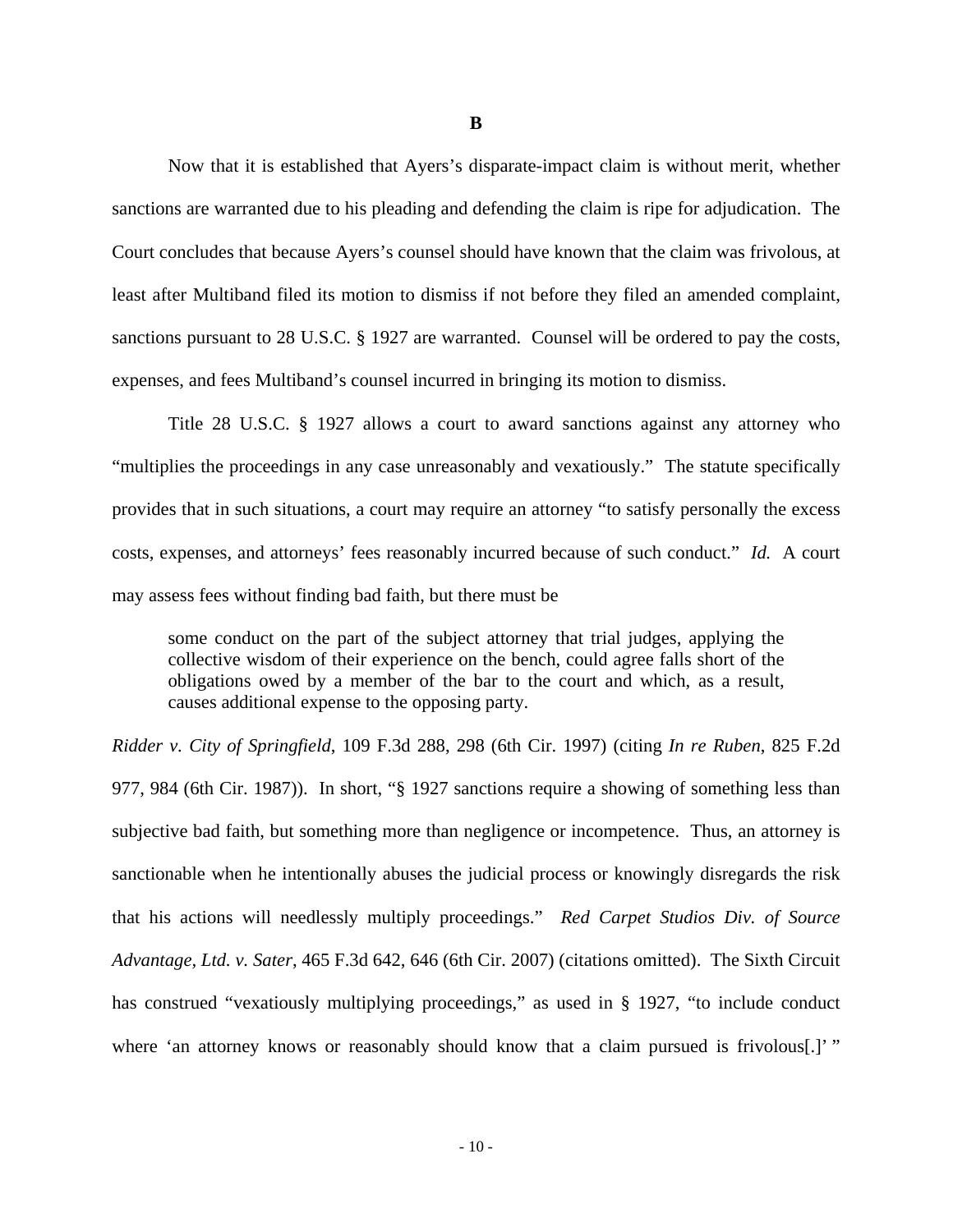*Shepherd v. Wellman*, 313 F.3d 963, 969 (6th Cir. 2002) (quoting *Jones v. Cont'l Corp.*, 789 F.2d 1225, 1232 (6th Cir. 1986)).

 Sanctions are warranted here under § 1927 because Ayers's counsel should have known that the disparate-impact claim was without merit. A facially-neutral policy is required for such a claim, and—demonstrated above—the authority for that proposition is compelling. Ayers's counsel did not produce a single case to the contrary, and yet heedlessly pursued the argument. Further, counsel admits the policy involved here is not facially-neutral, but then goes on to argue just the opposite. Such conduct, without doubt, needlessly multiplied these proceedings. Multiband incurred additional expenses in moving to dismiss the frivolous claim, and those expenses will be shouldered by Ayers's counsel personally.

 At this point, however, the Court is not aware of what expenses Multiband's counsel actually incurred in bringing its motion to dismiss. Therefore, supplemental briefing on the issue is warranted. Multiband will file supplemental briefing, no longer than 5 pages (exclusive of exhibits), demonstrating the reasonable costs it incurred in bringing its motion. Ayers's counsel will have 5 pages to respond to the reasonableness of those fees.<sup>4</sup> The Court will then issue an order directing specifically what expenses Ayers's counsel is responsible for.

#### **IV**

Accordingly, it is **ORDERED** that Multiband's motion to dismiss, ECF No. 14, is **GRANTED**.

 It is further **ORDERED** that Count II of Ayers's amended complaint, ECF No. 10, is **DISMISSED** with prejudice.

 <sup>4</sup> Notably, this briefing is *not* intended for any argument on whether fees are warranted. The Court concludes that they are. The briefing will concern only whether the fee award Multiband requests is a reasonable one.